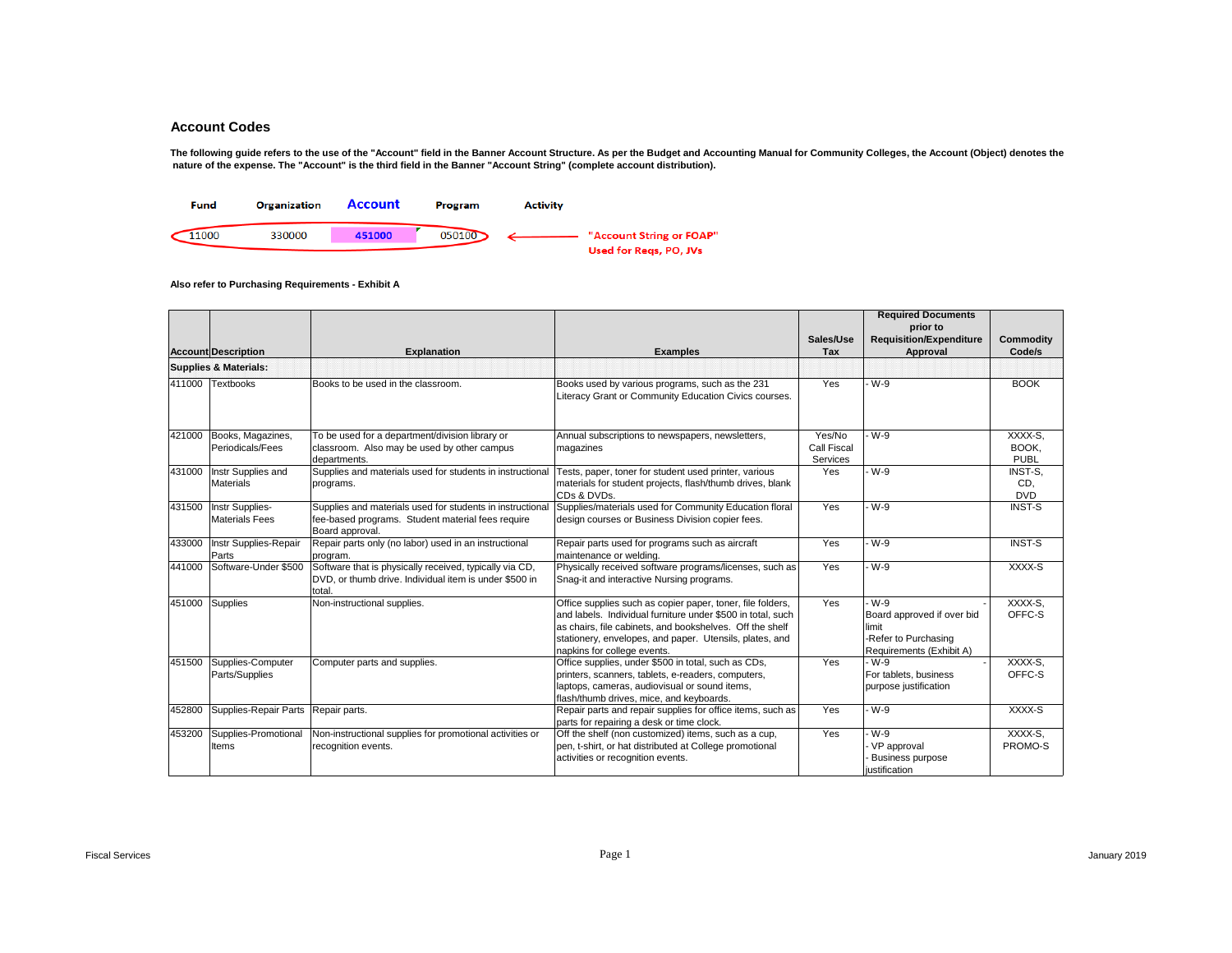The following guide refers to the use of the "Account" field in the Banner Account Structure. As per the Budget and Accounting Manual for Community Colleges, the Account (Object) denotes the  **nature of the expense. The "Account" is the third field in the Banner "Account String" (complete account distribution).** 



|        |                                               |                                                                                                                                                                                                                                      |                                                                                                                                                                                                                                                                                                                                                                                                                                          |                               | <b>Required Documents</b><br>prior to                                                                                                                                                        |                              |
|--------|-----------------------------------------------|--------------------------------------------------------------------------------------------------------------------------------------------------------------------------------------------------------------------------------------|------------------------------------------------------------------------------------------------------------------------------------------------------------------------------------------------------------------------------------------------------------------------------------------------------------------------------------------------------------------------------------------------------------------------------------------|-------------------------------|----------------------------------------------------------------------------------------------------------------------------------------------------------------------------------------------|------------------------------|
|        |                                               |                                                                                                                                                                                                                                      |                                                                                                                                                                                                                                                                                                                                                                                                                                          | Sales/Use                     | <b>Requisition/Expenditure</b>                                                                                                                                                               | <b>Commodity</b>             |
|        | <b>Account Description</b>                    | <b>Explanation</b>                                                                                                                                                                                                                   | <b>Examples</b>                                                                                                                                                                                                                                                                                                                                                                                                                          | Tax                           | Approval                                                                                                                                                                                     | Code/s                       |
| 461200 | Vehicle Supplies-Fuel                         | For campus vehicles. Used only by the Facilities<br>department.                                                                                                                                                                      | Gas for institution owned vans, trucks, and carts.                                                                                                                                                                                                                                                                                                                                                                                       | Various<br><b>Taxes Apply</b> | W-9                                                                                                                                                                                          | <b>FUEL</b>                  |
|        | 471000 Food Supplies                          | Consumable food item.                                                                                                                                                                                                                | Off the shelf food items such as coffee creamer, sugar,<br>fruit, fruit juices, soda, muffins, crackers, cookies, cakes,<br>cheese, vegetable or fruit bowls/platters. Distributed at<br>College promotional activities or recognition events.                                                                                                                                                                                           | Generally, No                 | $-W-9$<br>- VP approval<br><b>Business purpose</b><br>iustification                                                                                                                          | XXXX-S,<br><b>FOOD</b>       |
|        | <b>Other Operating Expenses and Services:</b> |                                                                                                                                                                                                                                      |                                                                                                                                                                                                                                                                                                                                                                                                                                          |                               |                                                                                                                                                                                              |                              |
|        | 511000 Consultants                            | Expenditures for personal or consulting services<br>provided by an individual (independent contractor).<br>Payment to an individual or company that reports as an<br>individual/sole proprietor or single-member LLC on their<br>W9. | Independent contractors that provide services, such as<br>speakers, analysts, consultants, writing, editing, music<br>charting, graphic and art design, floral services,<br>customization services, technicians, mechanics, rental<br>services, carnival ride or photo both services, instrument<br>tuning and repair, appliance repair, upholstery, sewing<br>and embroidery, copying, printing, moving, and data<br>transfer services. | <b>No</b>                     | W-9<br>Agreement or contract<br>Board approval<br>Deposits or Pre-payments<br>must have Board approval<br>- Nonresident forms if no<br>business presence in CA;<br>may result in withholding | INDP-C.<br>SERV,<br>CONT-SVC |
| 512000 | Lecturers                                     | Expenditures for lecturing services provided by an<br>individual (independent contractor). Payment to an<br>individual or company that reports as an individual/sole<br>proprietor or single-member LLC on their W9.                 | Independent contractors that provide services for<br>Community Education fee based programs.                                                                                                                                                                                                                                                                                                                                             | <b>No</b>                     | W-9<br>Agreement or contract<br>Board approval<br>Deposits or Pre-payments<br>must have Board approval<br>- Nonresident forms if no<br>business presence in CA:<br>may result in withholding | INDP-C.<br><b>SERV</b>       |
| 513000 | Performing Artists                            | Expenditures for performing services provided by an<br>individual (independent contractor). Payment to an<br>individual or company that reports as an individual/sole<br>proprietor or single-member LLC on their W9.                | Independent contractors that provide services such as<br>musicians, dancers, and other performance services.                                                                                                                                                                                                                                                                                                                             | <b>No</b>                     | W-9<br>Agreement or contract<br>Board approval<br>Deposits or Pre-payments<br>must have Board approval<br>- Nonresident forms if no<br>business presence in CA:<br>may result in withholding | INDP-C.<br><b>SERV</b>       |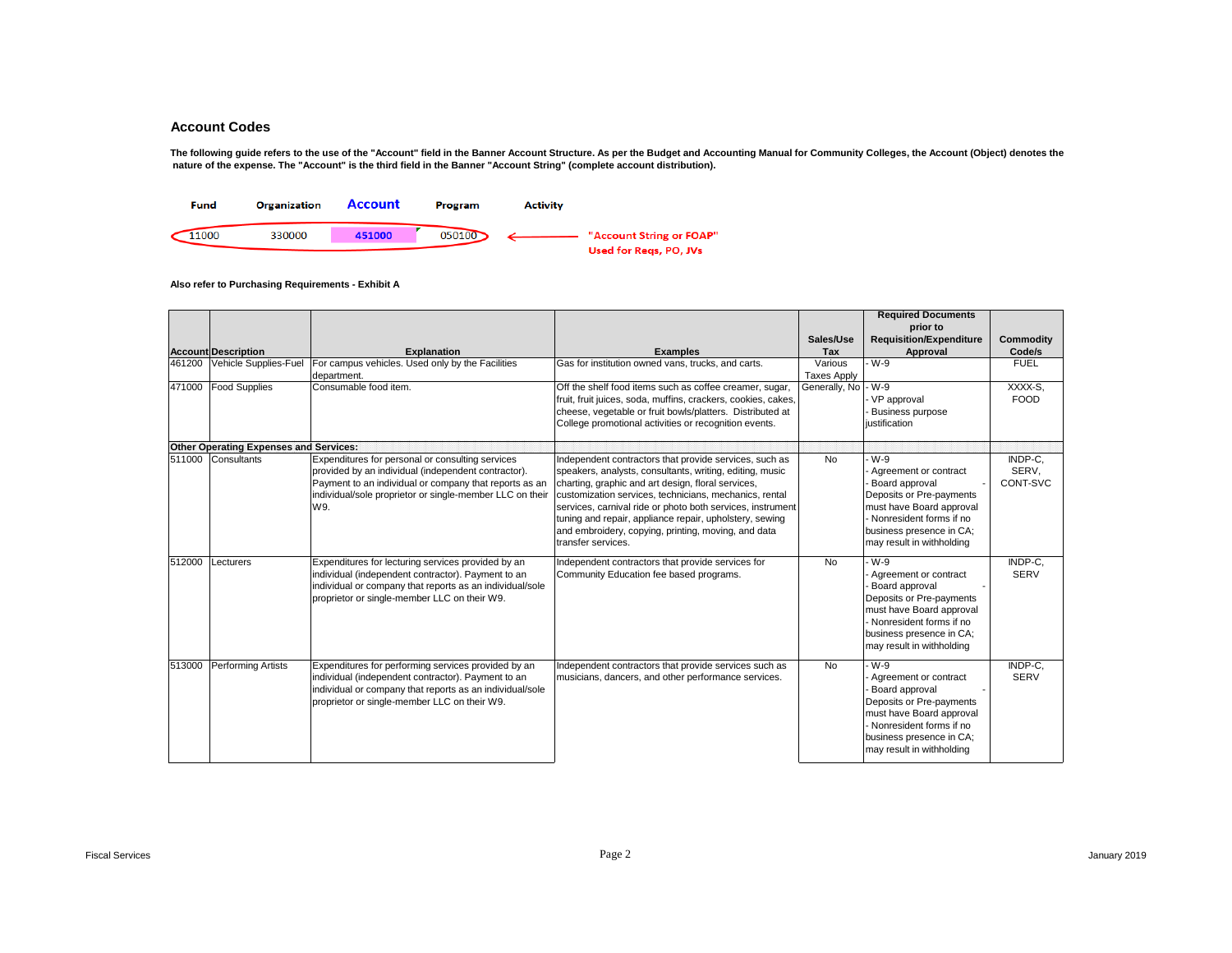The following guide refers to the use of the "Account" field in the Banner Account Structure. As per the Budget and Accounting Manual for Community Colleges, the Account (Object) denotes the  **nature of the expense. The "Account" is the third field in the Banner "Account String" (complete account distribution).** 



|        |                            |                                                      |                                                          |                     | <b>Required Documents</b>      |                  |
|--------|----------------------------|------------------------------------------------------|----------------------------------------------------------|---------------------|--------------------------------|------------------|
|        |                            |                                                      |                                                          |                     | prior to                       |                  |
|        |                            |                                                      |                                                          | Sales/Use           | <b>Requisition/Expenditure</b> | <b>Commodity</b> |
|        | <b>Account Description</b> | <b>Explanation</b>                                   | <b>Examples</b>                                          | Tax                 | Approval                       | Code/s           |
|        | 521000 Travel and          | Refer to BP 2735 Board Member Travel, BP 7400        | Hotel and conference registrations, restaurant or other  | No                  | Completed travel and           | <b>NA</b>        |
|        | Conferences                | Travel, and AP 7400 Conference and Travel.           | meals, and transportation such as airfare and shuttle    |                     | conference form with           |                  |
|        |                            |                                                      | expenses.                                                |                     | approvals indicated in the     |                  |
|        |                            |                                                      |                                                          |                     | form's instructions            |                  |
|        | 521500 In-Service          | Training services conducted on campus; including     | Training services in conjunction with software or        | Generally, No - W-9 |                                | <b>SERV</b>      |
|        |                            | online.                                              | equipment implementations. May also be institutional     |                     | Agreement or contract          |                  |
|        |                            |                                                      | (not personal) regulatory or mandatory certification     |                     | If contracted services.        |                  |
|        |                            |                                                      | related training for staff, such as webinars and online  |                     | Board approval                 |                  |
|        |                            |                                                      | courses. Includes downloaded training materials.         |                     |                                |                  |
| 521600 | <b>Offsite Training</b>    | Training services conducted off campus.              | Training services in conjunction with software or        | Generally, No       | - W-9                          | <b>SERV</b>      |
|        |                            |                                                      | equipment implementations. May also be institutional     |                     | Agreement or contract          |                  |
|        |                            |                                                      | (not personal) regulatory or mandatory certification     |                     | If contracted services.        |                  |
|        |                            |                                                      | related training for staff.                              |                     | Board approval                 |                  |
| 522000 | Mileage                    | Refer to BP 6920 and AP 6920 Mileage Allowance.      | For instance, round trip mileage for use of personal     | <b>No</b>           | Complete mileage form,         | <b>NA</b>        |
|        |                            |                                                      | vehicle from the College to Los Angeles for a            |                     | signed by immediate            |                  |
|        |                            |                                                      | community college meeting; supported by a MapQuest       |                     | Manager                        |                  |
|        |                            |                                                      | (or similar) mileage printout.                           |                     |                                |                  |
| 523000 | Student Travel and         | Refer to BP 4300 and AP 4300 Field and Trip          | Expenditures for students and accompanying staff.        | <b>No</b>           | <b>Completed Field Trip</b>    | <b>NA</b>        |
|        | Conference                 | Excursions. Also refer to BP 7400 Travel and AP 7400 |                                                          |                     | Authorization and/or           |                  |
|        |                            | Conference and Travel.                               |                                                          |                     | <b>Transportation Request</b>  |                  |
|        |                            |                                                      |                                                          |                     | form, signed by supervising    |                  |
|        |                            |                                                      |                                                          |                     | dean and applicable VP         |                  |
|        |                            |                                                      |                                                          |                     | -Completed travel and          |                  |
|        |                            |                                                      |                                                          |                     | conference form with           |                  |
|        |                            |                                                      |                                                          |                     | approvals indicated in the     |                  |
|        |                            |                                                      |                                                          |                     | form's instructions. Include   |                  |
|        |                            |                                                      |                                                          |                     | students' names and A#s.       |                  |
|        |                            |                                                      |                                                          |                     |                                |                  |
|        | 525000 Faculty Travel      | Refer to Faculty Contract, Article 8.G.              | An amount equal to \$200 is allocated for each full-time | <b>No</b>           | Completed travel and           | <b>NA</b>        |
|        |                            |                                                      | unit member to be used for professional conferences      |                     | conference form with           |                  |
|        |                            |                                                      | and travel.                                              |                     | approvals indicated in the     |                  |
|        |                            |                                                      |                                                          |                     | form's instructions            |                  |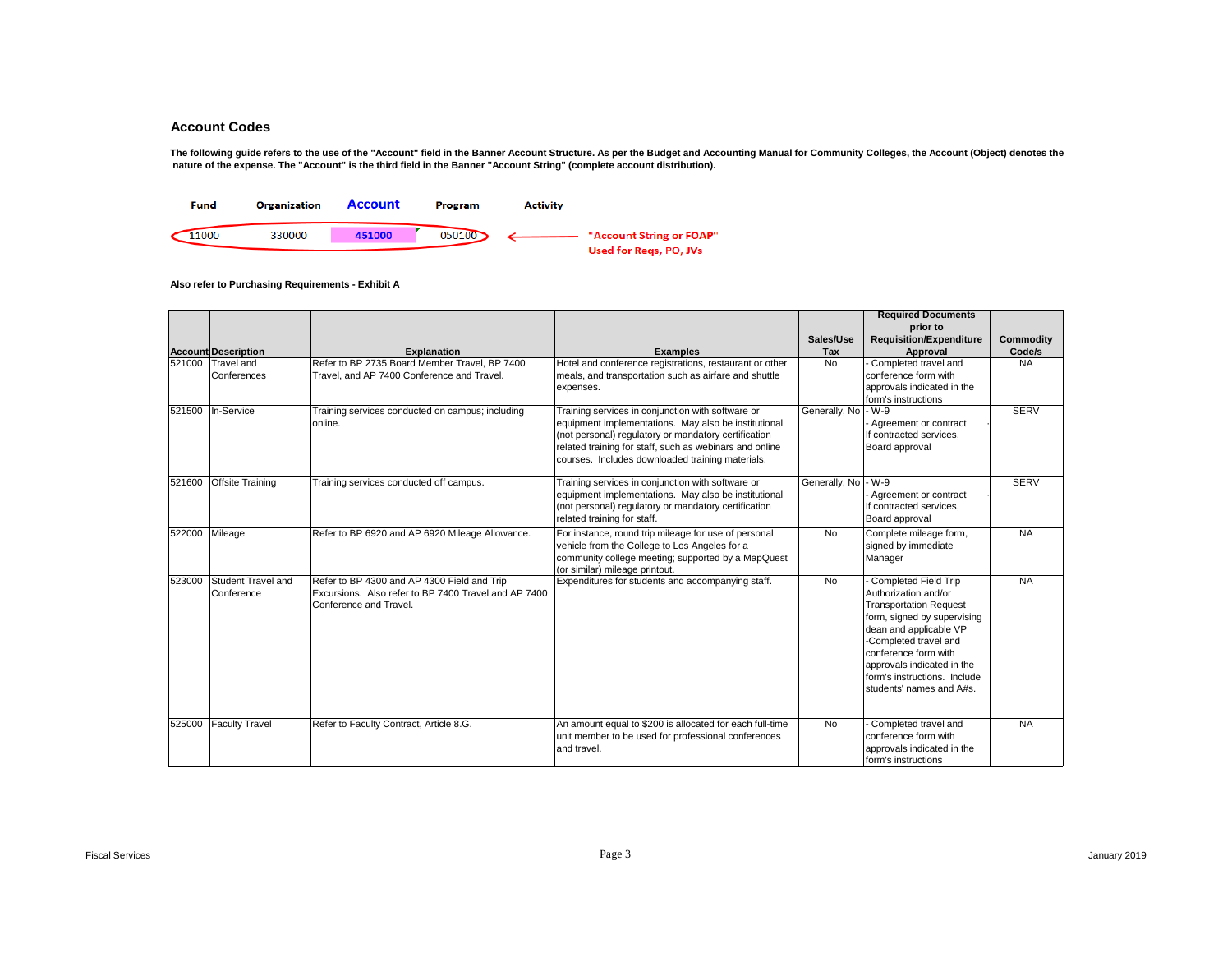The following guide refers to the use of the "Account" field in the Banner Account Structure. As per the Budget and Accounting Manual for Community Colleges, the Account (Object) denotes the  **nature of the expense. The "Account" is the third field in the Banner "Account String" (complete account distribution).** 



|        |                             |                                                          |                                                           |           | <b>Required Documents</b>      |                  |
|--------|-----------------------------|----------------------------------------------------------|-----------------------------------------------------------|-----------|--------------------------------|------------------|
|        |                             |                                                          |                                                           |           | prior to                       |                  |
|        |                             |                                                          |                                                           | Sales/Use | <b>Requisition/Expenditure</b> | <b>Commodity</b> |
|        | <b>Account Description</b>  | <b>Explanation</b>                                       | <b>Examples</b>                                           | Tax       | Approval                       | Code/s           |
| 529000 | <b>Travel and</b>           | Expenditures for non-employees, as specifically          |                                                           | <b>No</b> | W-9                            | <b>NA</b>        |
|        | Conference, Other           | stipulated in grant contract agreements.                 |                                                           |           | Payment/Reimbursement          |                  |
|        |                             |                                                          |                                                           |           | <b>Request Form</b>            |                  |
|        |                             |                                                          |                                                           |           | Board approval if not          |                  |
|        |                             |                                                          |                                                           |           | specifically stated in the     |                  |
|        |                             |                                                          |                                                           |           | grant agreement                |                  |
|        |                             |                                                          |                                                           |           |                                |                  |
| 531000 | Dues and                    | Expenditures for institutional memberships to support    | Must belong to in order to receive informational services | <b>No</b> | W-9                            | <b>MEMB</b>      |
|        | Memberships                 | College mission and goals such as fees for authorized    | from various associations, such as Chamber of             |           | Institutional memberships      |                  |
|        |                             | societies, associations, or organizations.               | Commerce or Community College League of California.       |           | must be approved by the        |                  |
|        |                             |                                                          |                                                           |           | President                      |                  |
| 541000 | Insurance                   | Expenditures for fire, casualty, or liability insurance. | Insurance services, such as for College property,         | No.       | - W-9                          | SERV.            |
|        |                             |                                                          | aircrafts, or fine arts.                                  |           | Contract with insurance        | <b>INSUR</b>     |
|        |                             |                                                          |                                                           |           | agency                         |                  |
|        | Insurance-Student           |                                                          |                                                           |           | Board approval<br>W-9          |                  |
| 543000 |                             | Insurance related to students.                           | Insurance services, such as for athletics, fire academy,  | <b>No</b> |                                | SERV.            |
|        |                             |                                                          | or Community Education.                                   |           | Contract                       | <b>INSUR</b>     |
| 551000 | <b>Natural Gas Services</b> | Provides natural gas services to the campus.             |                                                           | <b>No</b> | Board approval<br>W-9          | UTIL             |
| 552000 | <b>Electricity Services</b> | Provides electricity services to the campus.             |                                                           | <b>No</b> | - W-9                          | UTIL             |
| 553000 | Water                       | Provides water services to the campus.                   |                                                           | <b>No</b> | - W-9                          | UTIL             |
| 554000 | Telephone                   | Provides hard line telephone services to the campus.     |                                                           | <b>No</b> | - W-9                          | UTIL             |
| 554500 | Telecommunication           | Provides wireless telecommunication services to the      |                                                           | <b>No</b> | - W-9                          | UTIL             |
|        | Services                    | campus.                                                  |                                                           |           |                                |                  |
| 555000 |                             | Laundry and Cleaning Laundry and cleaning services.      |                                                           | <b>No</b> | - W-9                          | UTIL,            |
|        |                             |                                                          |                                                           |           |                                | <b>SERV</b>      |
| 556000 | <b>Waste Disposal</b>       | Provides waste disposal services to the campus and       |                                                           | <b>No</b> | W-9                            | UTIL             |
|        |                             | Fire Academy facility.                                   |                                                           |           |                                |                  |
|        | 556500 Recycling            | Provides recycling services to the campus.               |                                                           | No        | W-9                            | UTIL,            |
|        |                             |                                                          |                                                           |           |                                | RECY-SVC         |
| 558000 | Cable/Satellite             | Provides cable/satellite services to the campus.         |                                                           | No        | - W-9                          | UTIL             |
|        | Services                    |                                                          |                                                           |           |                                |                  |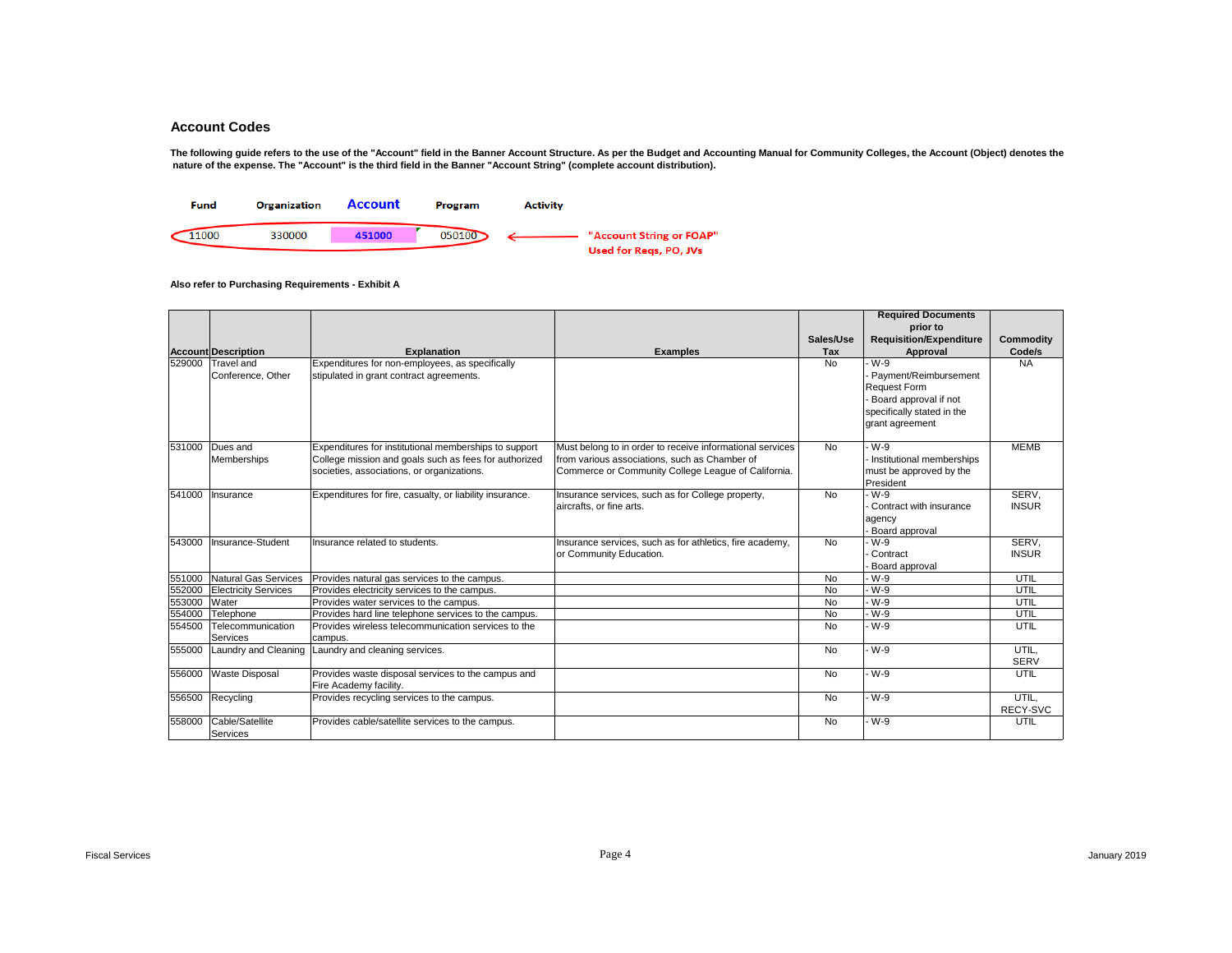The following guide refers to the use of the "Account" field in the Banner Account Structure. As per the Budget and Accounting Manual for Community Colleges, the Account (Object) denotes the  **nature of the expense. The "Account" is the third field in the Banner "Account String" (complete account distribution).** 



|        |                               |                                                                                                                                                                                                                   |                                                                                                                                                                                                                                          |                                                                     | <b>Required Documents</b>                                                                                                                                                                                                                |                            |
|--------|-------------------------------|-------------------------------------------------------------------------------------------------------------------------------------------------------------------------------------------------------------------|------------------------------------------------------------------------------------------------------------------------------------------------------------------------------------------------------------------------------------------|---------------------------------------------------------------------|------------------------------------------------------------------------------------------------------------------------------------------------------------------------------------------------------------------------------------------|----------------------------|
|        |                               |                                                                                                                                                                                                                   |                                                                                                                                                                                                                                          |                                                                     | prior to                                                                                                                                                                                                                                 |                            |
|        |                               |                                                                                                                                                                                                                   |                                                                                                                                                                                                                                          | Sales/Use                                                           | <b>Requisition/Expenditure</b>                                                                                                                                                                                                           | Commodity                  |
|        | <b>Account Description</b>    | <b>Explanation</b>                                                                                                                                                                                                | <b>Examples</b>                                                                                                                                                                                                                          | Tax                                                                 | Approval                                                                                                                                                                                                                                 | Code/s                     |
| 561000 | <b>Contracted Services</b>    | Services provided by firms and companies with an<br>approved written contract agreement. Payment to a C<br>or S Corporation, Partnership, Trust/Estate, or Limited<br>Liability Company, as reported on their W9. | Service such as consulting, design, ambulance, referee,<br>transcript, parking permit, software support, interpreting,<br>transportation, legislative, ethics hotline, contracted<br>housing, contracted facilities, and other services. | <b>No</b>                                                           | W-9<br>Contract<br>Board approval<br>Deposits or Pre-payments<br>must have board approval<br>Nonresident forms if no<br>business presence in CA:<br>may result in withholding                                                            | CONT-SVC.<br><b>SERV</b>   |
| 562000 | Facility Rental and<br>Leases | Services for facility rentals or leases.                                                                                                                                                                          | Such as aviation hangars, conference or banquet<br>rooms, fire training grounds and rooms, off campus<br>office space.                                                                                                                   | No                                                                  | W-9<br>Contract<br>Board approval<br>Deposits or Pre-payments<br>must have board approval<br>Nonresident forms if no<br>business presence in CA;<br>may result in withholding                                                            | SERV.<br>RENTAL.<br>LEASE  |
| 563000 | Leases                        | Equipment Rental and Services for equipment rentals or leases.                                                                                                                                                    | Jumbo screens, theater costumes, stages, gas<br>cylinders, copiers, lights, signs, modular buildings,<br>portable restrooms, fire tanks, and tools.                                                                                      | Yes/No<br>Call Fiscal<br>Services                                   | W-9<br>Contract<br>Board approval if<br>independent contractor<br>Deposits or Pre-payments<br>must have Board approval<br>Nonresident forms if no<br>business presence in CA;<br>may result in withholding<br><b>Refer to Durchooing</b> | SERV.<br>RENTAL.<br>LEASE  |
| 564000 | Repairs                       | Services for repair of equipment or minor maintenance<br>to buildings and grounds. Includes labor and repair parts<br>as service cost.                                                                            | Repair of computers, telecommunication equipment,<br>exercise equipment, copiers, printers, non-capitalized<br>facilities and grounds projects.                                                                                          | No, unless<br>repair parts<br>are broken<br>out on<br>quote/invoice | - W-9<br>Contract/Agreement/Field<br>Service Agreement<br>Payment Bond if work<br>more than \$25,000<br>-Refer to Purchasing<br>Requirements (Exhibit A)                                                                                 | SERV,<br>REPAIR,<br>XXXX-R |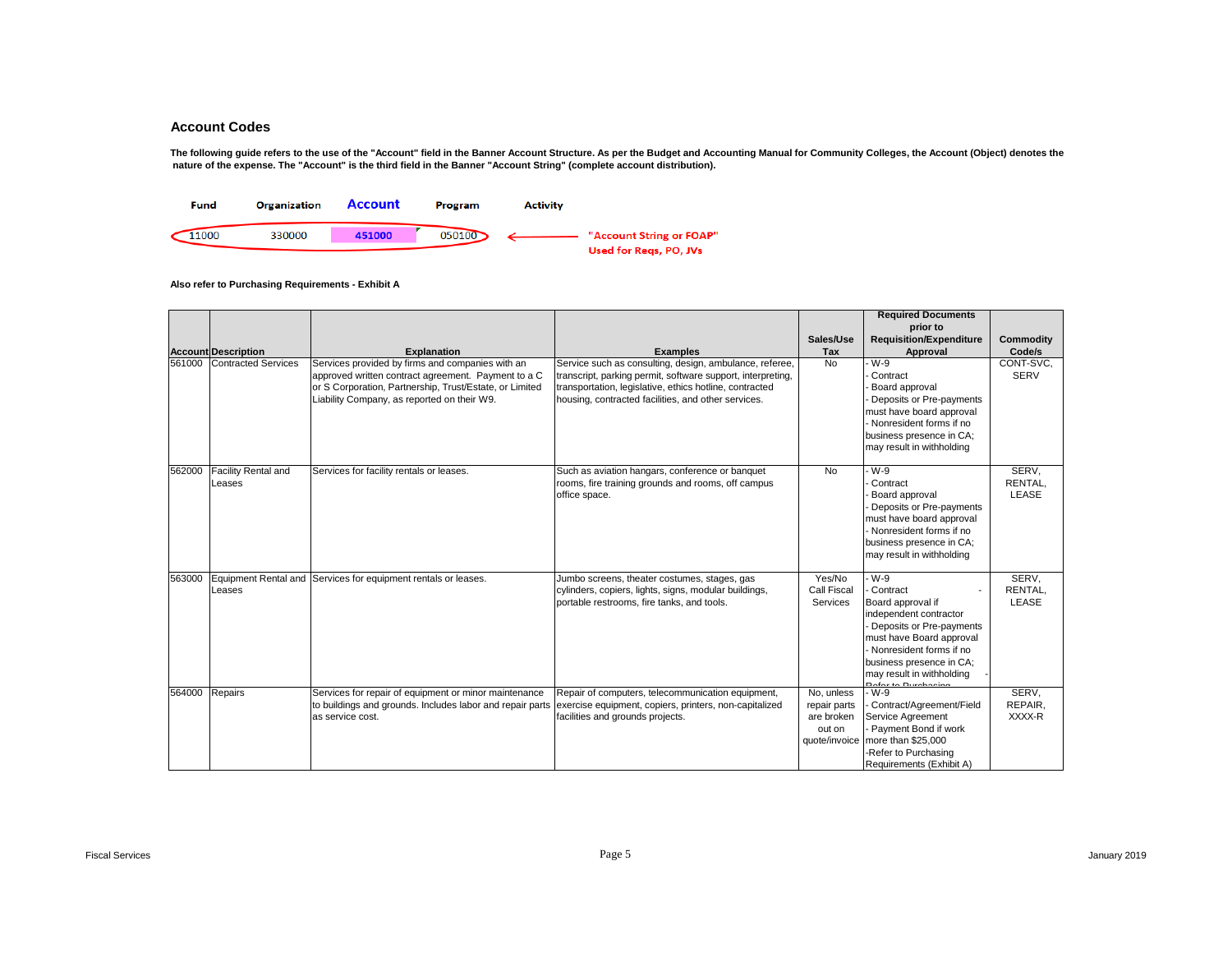The following guide refers to the use of the "Account" field in the Banner Account Structure. As per the Budget and Accounting Manual for Community Colleges, the Account (Object) denotes the  **nature of the expense. The "Account" is the third field in the Banner "Account String" (complete account distribution).** 



|        |                            |                                                          |                                                              |               | <b>Required Documents</b>      |             |
|--------|----------------------------|----------------------------------------------------------|--------------------------------------------------------------|---------------|--------------------------------|-------------|
|        |                            |                                                          |                                                              |               | prior to                       |             |
|        |                            |                                                          |                                                              | Sales/Use     | <b>Requisition/Expenditure</b> | Commodity   |
|        | <b>Account Description</b> | <b>Explanation</b>                                       | <b>Examples</b>                                              | <b>Tax</b>    | Approval                       | Code/s      |
| 564500 | Maintenance                | Agreements to repair or maintain buildings, grounds, or  | Service agreements for copier, HVAC, radiology, or           | No, unless    | W-9                            | SERV.       |
|        | Agreements                 | equipment. May include repair parts as service cost.     | other equipment maintenance.                                 | repair parts  | Contract/Agreement/Field       | XXXX-EM,    |
|        |                            |                                                          |                                                              | are broken    | Service Agreement              | XXXX-M.     |
|        |                            |                                                          |                                                              | out on        | Payment Bond if work           | COMP-SWM    |
|        |                            |                                                          |                                                              | quote/invoice | more than \$25,000             |             |
|        |                            |                                                          |                                                              |               | -Refer to Purchasing           |             |
|        |                            |                                                          |                                                              |               | Requirements (Exhibit A)       |             |
| 571000 | <b>Legal Expenses</b>      | Expenditures for attorneys' fees.                        |                                                              | <b>No</b>     | W-9                            | SERV,       |
|        |                            |                                                          |                                                              |               | Contract                       | LEGAL-SVC   |
|        |                            |                                                          |                                                              |               | Board approval                 |             |
| 582000 | Mandated and Misc          | Fees typically required by a requlatory agency. Also for | Fees for services, such as for copyrighted music or          | <b>No</b>     | W-9                            | SERV,       |
|        | Fees                       | miscellaneous (minor dollar) expenditures that cannot    | films, first aid and CPR, air quality, elevator, and various |               |                                | <b>FEE</b>  |
|        |                            | be categorized in other services account numbers.        | other City, County and State permits.                        |               |                                |             |
|        |                            |                                                          |                                                              |               |                                |             |
| 583000 | Advertisement Non-         | Expenditures for advertisements not required by law.     | Adds in newspapers, other professional educational           | <b>No</b>     | W-9                            | SERV.       |
|        | legal                      |                                                          | publications, or online websites for job openings or         |               | Copy of advertisement          | <b>ADVT</b> |
|        |                            |                                                          | College programs.                                            |               |                                |             |
| 584000 | Computer/Technology        | Expenditures for software/site licenses that are         | Electronically received licensing services for various       | No, Unless    | W-9                            | SERV.       |
|        | <b>Related Serv</b>        | electronically received.                                 | software programs, including online testing and e-books      | CD, DVD,      | Board approval if over bid     | ONLINE,     |
|        |                            |                                                          | licensing. Electronically received publications.             | thumb drive,  | limit                          | COMP-SWL.   |
|        |                            |                                                          | Customized soundtracks.                                      | or Guide also | Board approval if              | COMP-SW     |
|        |                            |                                                          |                                                              | rec'd         | independent contractor         |             |
|        |                            |                                                          |                                                              |               | Refer to Purchasing            |             |
|        |                            |                                                          |                                                              |               | Requirements (Exhibit A)       |             |
|        | 585000 Postage             | Postage or mailing services.                             |                                                              | <b>No</b>     | W-9                            | SERV.       |
|        |                            |                                                          |                                                              |               | If a service agreement,        | MAIL-P      |
|        |                            |                                                          |                                                              |               | Board approval and contract    |             |
|        |                            |                                                          |                                                              |               | Board approval if              |             |
|        |                            |                                                          |                                                              |               | independent contractor         |             |
| 589000 | <b>Other Services</b>      | Other services provided by a company or institution.     | Includes services for pest control, custom signs, custom     | No, unless    | - W-9                          | SERV,       |
|        |                            |                                                          | banners, custom tablecloths, printing, and water             | materials are | Board approval if              | PRNT-SVC,   |
|        |                            |                                                          | delivery. Review all service account numbers before          | broken out on | independent contractor         | PEST-SVC    |
|        |                            |                                                          | selecting Other Services 589000; select most                 | quote/invoice | Nonresident forms if no        |             |
|        |                            |                                                          | appropriate for services provided.                           |               | business presence in CA;       |             |
|        |                            |                                                          |                                                              |               | may include withholding        |             |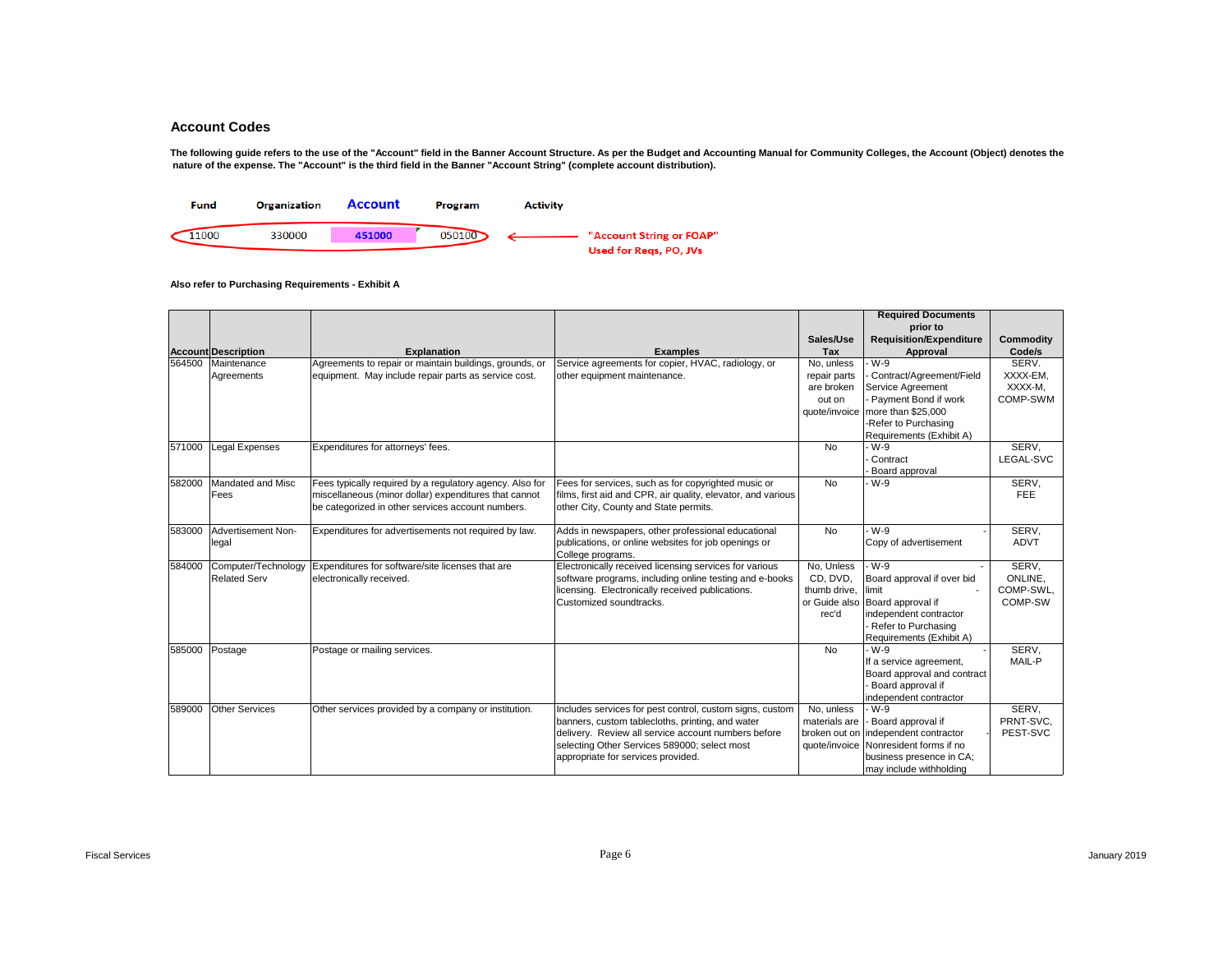The following guide refers to the use of the "Account" field in the Banner Account Structure. As per the Budget and Accounting Manual for Community Colleges, the Account (Object) denotes the  **nature of the expense. The "Account" is the third field in the Banner "Account String" (complete account distribution).** 



|                        |                                              |                                                                                                       |                                                                                                                                                                                         |                                                               | <b>Required Documents</b>                                                                                                                                                                                                                                 |                        |
|------------------------|----------------------------------------------|-------------------------------------------------------------------------------------------------------|-----------------------------------------------------------------------------------------------------------------------------------------------------------------------------------------|---------------------------------------------------------------|-----------------------------------------------------------------------------------------------------------------------------------------------------------------------------------------------------------------------------------------------------------|------------------------|
|                        |                                              |                                                                                                       |                                                                                                                                                                                         |                                                               | prior to                                                                                                                                                                                                                                                  |                        |
|                        | <b>Account Description</b>                   | <b>Explanation</b>                                                                                    | <b>Examples</b>                                                                                                                                                                         | Sales/Use<br>Tax                                              | <b>Requisition/Expenditure</b><br>Approval                                                                                                                                                                                                                | Commodity<br>Code/s    |
| 589200                 | Services for                                 | Food services or other customization services.                                                        | Includes catering services. Also floral arrangements.                                                                                                                                   | No, unless                                                    | W-9                                                                                                                                                                                                                                                       | SERV,                  |
|                        | Catering/Promo Items                         |                                                                                                       | Custom made cups, pens, buttons, phone holders, flash<br>drives, backpacks, bags, clothing or similar items<br>distributed for College promotional activities or<br>recognition events. | materials are<br>broken out on<br>quote/invoice               | VP Approval<br>Board approval if<br>independent contractor<br>Copy of artwork<br><b>Business purpose</b><br>iustification<br>Nonresident forms if no<br>business presence in CA,                                                                          | PROMO-SVR.<br>CATR-SVC |
|                        |                                              |                                                                                                       |                                                                                                                                                                                         |                                                               | may include withholding                                                                                                                                                                                                                                   |                        |
| 589201                 | Promotional Items-<br>Awards                 | Custom made awards or other recognition items.                                                        | Includes customized awards for participants, such as for<br>the athletic participation or academic awards.                                                                              | No. unless<br>materials are<br>broken out on<br>quote/invoice | - W-9<br>- VP Approval<br>Board approval if<br>independent contractor<br>Copy of artwork<br><b>Business purpose</b><br>iustification<br>Board approval if cash<br>award<br>Nonresident forms if no<br>business presence in CA;<br>may include withholding | SERV.<br>PROMO-SVR     |
| <b>Capital Outlay:</b> |                                              |                                                                                                       |                                                                                                                                                                                         |                                                               |                                                                                                                                                                                                                                                           |                        |
|                        | 631000 Library Books                         | Expenditures for books, magazines, periodicals, non-<br>print media, e-books for the College Library. | For library use only.                                                                                                                                                                   | Generally,<br>Yes                                             | - W-9<br>Board approval if over bid<br>limit<br>Refer to Purchasing<br>Requirements (Exhibit A)                                                                                                                                                           | <b>BOOKS</b>           |
| 632000                 | Library Media                                | Expenditures for media like CDs, DVDs, VHSs, etc. for<br>the College library.                         | For library use only.                                                                                                                                                                   | Generally, No                                                 | $-W-9$<br>Board approval if over bid<br>limit<br>Refer to Purchasing<br>Requirements (Exhibit A)                                                                                                                                                          | <b>BOOKS</b>           |
| 633000                 | Library Books/Media<br><b>Instr Division</b> | Expenditures for books and media for libraries located<br>at Division level.                          | Such as libraries in Art or Health and Technology.                                                                                                                                      | Generally, No                                                 | $-W-9$<br>Board approval if over bid<br>limit<br>Refer to Purchasing<br>Requirements (Exhibit A)                                                                                                                                                          | <b>BOOKS</b>           |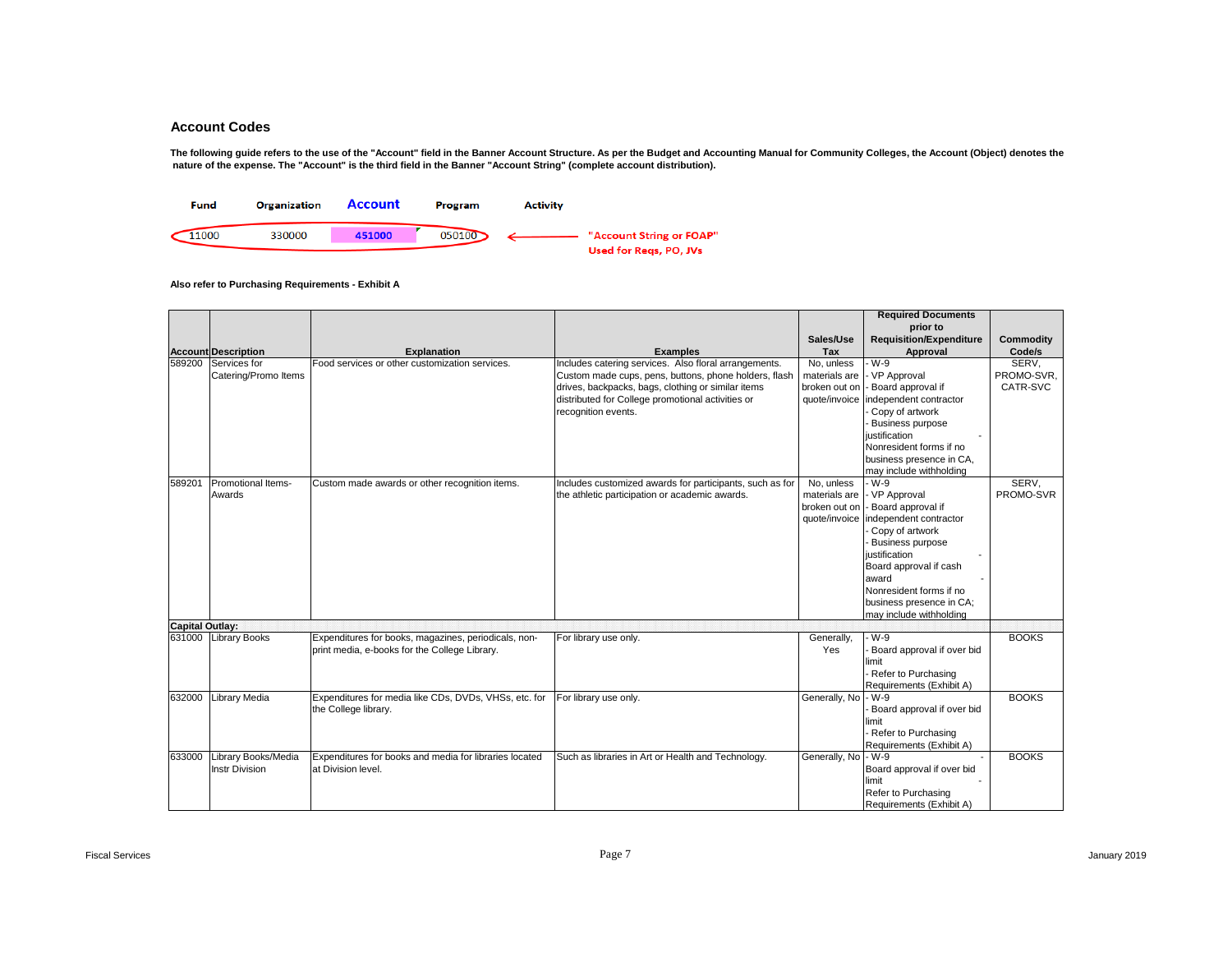The following guide refers to the use of the "Account" field in the Banner Account Structure. As per the Budget and Accounting Manual for Community Colleges, the Account (Object) denotes the  **nature of the expense. The "Account" is the third field in the Banner "Account String" (complete account distribution).** 



|        |                            |                                                          |                                                          |            | <b>Required Documents</b>                                                                                                                                                                                                                                                                                                                                                                              |                     |
|--------|----------------------------|----------------------------------------------------------|----------------------------------------------------------|------------|--------------------------------------------------------------------------------------------------------------------------------------------------------------------------------------------------------------------------------------------------------------------------------------------------------------------------------------------------------------------------------------------------------|---------------------|
|        |                            |                                                          |                                                          |            | prior to                                                                                                                                                                                                                                                                                                                                                                                               |                     |
|        |                            |                                                          |                                                          | Sales/Use  | <b>Requisition/Expenditure</b>                                                                                                                                                                                                                                                                                                                                                                         | Commodity           |
|        | <b>Account Description</b> | <b>Explanation</b>                                       | <b>Examples</b>                                          | <b>Tax</b> | Approval                                                                                                                                                                                                                                                                                                                                                                                               | Code/s              |
| 641200 | New Equipment-\$500        | New equipment with total individual cost from \$500 to   | Includes items such as a desk, chair, cabinet, book      | Yes        | W-9                                                                                                                                                                                                                                                                                                                                                                                                    | XXXX-E,             |
|        | to \$999                   | \$999.                                                   | shelf, storage rack or cart or stand, agriculture or     |            | Board approval if over bid                                                                                                                                                                                                                                                                                                                                                                             | <b>FURN. FURN-I</b> |
|        |                            |                                                          | welding equipment, paper shredder, or other non-IT       |            |                                                                                                                                                                                                                                                                                                                                                                                                        |                     |
|        |                            |                                                          | related equipment. Musical instrument, shelter, canopy,  |            |                                                                                                                                                                                                                                                                                                                                                                                                        |                     |
|        |                            |                                                          | or tent. Tool, such as drill, saw, ladder, or cutter.    |            | limit<br>Refer to Purchasing<br>Requirements (Exhibit A)<br>Also refer to Guide to<br><b>Equipment Purchases</b><br>W-9<br>Board approval if over bid<br>limit<br>Refer to Purchasing<br>Requirements (Exhibit A)<br>Also refer to Guide to<br><b>Equipment Purchases</b><br>- W-9<br>Board approval if over bid<br>limit<br>Refer to Purchasing<br>Requirements (Exhibit A)<br>Also refer to Guide to |                     |
|        |                            |                                                          |                                                          |            |                                                                                                                                                                                                                                                                                                                                                                                                        |                     |
|        |                            |                                                          |                                                          |            |                                                                                                                                                                                                                                                                                                                                                                                                        |                     |
| 641300 | New Equipment-             | New equipment with total individual cost from \$1,000 to | Includes items such as a desk, chair, cabinet, book      | Yes        |                                                                                                                                                                                                                                                                                                                                                                                                        | XXXX-E.             |
|        | \$1,000 to \$4,999         | \$4,999.                                                 | shelf, storage rack or cart or stand, agriculture or     |            |                                                                                                                                                                                                                                                                                                                                                                                                        | FURN. FURN-I        |
|        |                            |                                                          | welding equipment, paper shredder, or other non-IT       |            |                                                                                                                                                                                                                                                                                                                                                                                                        |                     |
|        |                            |                                                          | related equipment. Musical instrument, shelter, canopy,  |            |                                                                                                                                                                                                                                                                                                                                                                                                        |                     |
|        |                            |                                                          | or tent. Tool, such as drill, saw, ladder, or cutter.    |            |                                                                                                                                                                                                                                                                                                                                                                                                        |                     |
|        |                            |                                                          |                                                          |            |                                                                                                                                                                                                                                                                                                                                                                                                        |                     |
|        |                            |                                                          |                                                          |            |                                                                                                                                                                                                                                                                                                                                                                                                        |                     |
| 641400 | New Equipment-Over         | New equipment with total individual cost over \$5,000.   | Includes items such as a desk, chair, cabinet, book      | Yes        |                                                                                                                                                                                                                                                                                                                                                                                                        | XXXX-E.             |
|        | \$5,000                    |                                                          | shelf, storage rack or cart or stand, agriculture or     |            |                                                                                                                                                                                                                                                                                                                                                                                                        | FURN, FURN-I,       |
|        |                            |                                                          | welding equipment, vehicle, or other non-IT related      |            |                                                                                                                                                                                                                                                                                                                                                                                                        | AUTO-E              |
|        |                            |                                                          | equipment. Musical instrument, shelter, canopy, or tent. |            |                                                                                                                                                                                                                                                                                                                                                                                                        |                     |
|        |                            |                                                          | Tool, such as drill, saw, ladder, or cutter.             |            |                                                                                                                                                                                                                                                                                                                                                                                                        |                     |
|        |                            |                                                          |                                                          |            |                                                                                                                                                                                                                                                                                                                                                                                                        |                     |
|        |                            |                                                          |                                                          |            | <b>Equipment Purchases</b>                                                                                                                                                                                                                                                                                                                                                                             |                     |
| 641500 | New Equipment IT-          | New IT related equipment with total individual cost from | Includes computers, laptops, tablets, or tablet          | Yes        | - W-9                                                                                                                                                                                                                                                                                                                                                                                                  | XXXX-E              |
|        | \$500 to \$999             | \$500 to \$999.                                          | charge/storage carts, e-readers, scanners, printers,     |            | Board approval if over bid                                                                                                                                                                                                                                                                                                                                                                             |                     |
|        |                            |                                                          | projectors, monitors, audio visual, sound devices,       |            | limit                                                                                                                                                                                                                                                                                                                                                                                                  |                     |
|        |                            |                                                          | phones, modems, microphones, speakers,                   |            | Refer to Purchasing                                                                                                                                                                                                                                                                                                                                                                                    |                     |
|        |                            |                                                          | computerized simulators, digital signage, digital        |            | Requirements (Exhibit A)                                                                                                                                                                                                                                                                                                                                                                               |                     |
|        |                            |                                                          | cameras, camcorders, Go Pro type cameras, camera         |            | Also refer to Guide to                                                                                                                                                                                                                                                                                                                                                                                 |                     |
|        |                            |                                                          | lenses, servers, and other IT related equipment. Also    |            | <b>Equipment Purchases</b>                                                                                                                                                                                                                                                                                                                                                                             |                     |
|        |                            |                                                          | includes drones, with or without camera. Equipment that  |            |                                                                                                                                                                                                                                                                                                                                                                                                        |                     |
|        |                            |                                                          | must interface with hardware/software to work.           |            |                                                                                                                                                                                                                                                                                                                                                                                                        |                     |